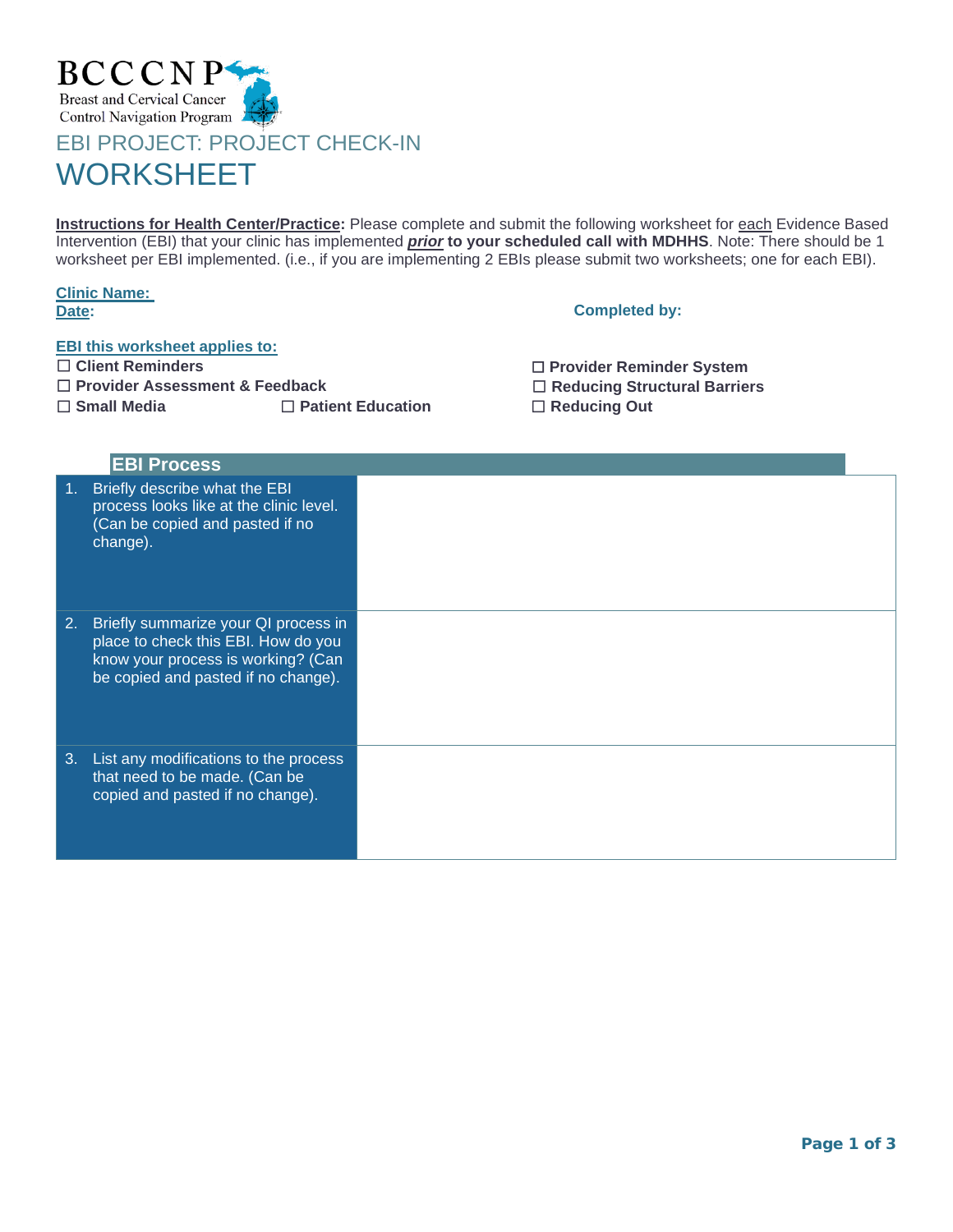| (4. | Briefly summarize actions you have<br>taken since the last meeting to<br>improve or adapt the EBI. |  |
|-----|----------------------------------------------------------------------------------------------------|--|
|     |                                                                                                    |  |
|     |                                                                                                    |  |
|     |                                                                                                    |  |

|    | <b>EBI Successes and Challenges</b>                                                                    |  |
|----|--------------------------------------------------------------------------------------------------------|--|
|    | 1. Summarize successes related to<br>implementing this EBI. What is<br>working? What were the results? |  |
|    | 2. Summarize challenges and barriers.<br>What are you finding difficult?                               |  |
| 3. | List possible solutions or changes.                                                                    |  |
|    | 4. List resources needed for success.                                                                  |  |